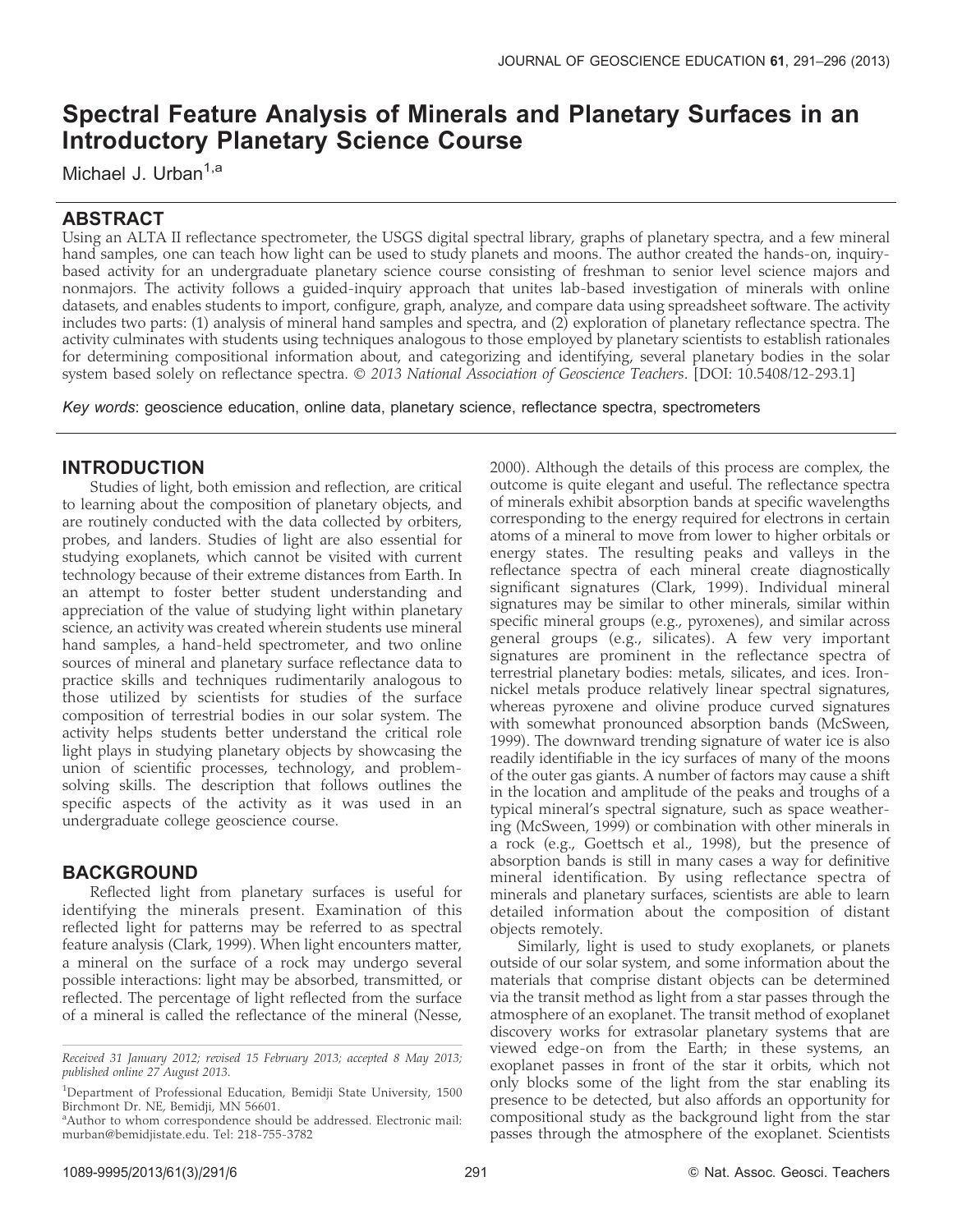| Learning Objectives                                           | <b>Activity Materials</b>                                           |
|---------------------------------------------------------------|---------------------------------------------------------------------|
| 1. Hone skills related to using the reflectance spectrometers | ALTA II Reflectance Spectrometer                                    |
| 2. Foster an understanding of how light is used to learn      | Mineral hand samples                                                |
| about distant objects in our solar system                     | $\bullet$                                                           |
| 3. Analyze mineralogy of a planetary surface and/or           | Graph paper (and/or access to spreadsheet software)                 |
| atmospheric composition of objects in our solar system        | Hand-outs of reflectance graphs for: hematite, olivine, pyroxene,   |
| using reflectance spectra                                     | dolomite, enstatite, serpentine, microcline, muscovite, biotite,    |
| 4. Determine probable terrestrial surface and/or atmospheric  | hornblende, water-ice, and (optional) spectral catalog data         |
| composition of unidentified solar system objects using        | identifying peak absorption wavelengths for several gases including |
| reflectance spectra                                           | oxygen, carbon dioxide, methane, and water vapor                    |
| 5. (optional) Apply spreadsheet software to the exploration   | Link to the USGS Planetary Surface Data                             |
| of data                                                       | (optional) Link to the USGS Digital Spectral Library for Minerals   |

TABLE I: Learning objectives and materials needed for the activity.

determine the presence of specific elements and molecules in an exoplanet's atmosphere based on the wavelengths of light that are missing when the spectrum is compared to the unimpeded spectrum of light the star emits.

Inquiry approaches are known to benefit students because of the emphasis on problem-solving, practice of real-world skills, and practice developing scientific explanations (National Research Council, 2000a, 2000b). Scientists routinely use technology to complete investigations and modeling these authentic practices are beneficial within the college science curriculum. Inquiry-based activities involving the use of computers, software, and instruments are ways to provide opportunities for students to ask and answer questions in science, and may be used to enhance learning (Royuk and Brooks, 2003).

### **DESCRIPTION Overview**

This activity was created for an introductory planetary science course consisting of freshmen to senior level students at the undergraduate college level. The activity was administered once as described here; however, parts of it have been shared and used in other settings. During the semester this activity was implemented in its entirety, nearly half of the students were sophomores: freshman (20%), sophomores (45%), juniors (15%), and seniors (20%). Student majors varied, but the largest numbers consisted of education majors (elementary and secondary) at 10 and those with ''undecided'' majors at seven; other majors with fewer numbers included environmental studies, geography, history, computer science, sport management, psychology, and business administration.

The activity makes use of the ALTA II Reflectance Spectrometer (distributed by Vernier for about \$175 each), the USGS Digital Spectral Library (Clark et al., 2007), graphs of planetary spectra (USGS, 1998), and several mineral hand samples (e.g., hematite, serpentine, muscovite, and microcline). The activity consists of two parts. In the first part, students collect and graph reflectance data at specific wavelengths of light for several mineral hand-samples using the spectrometers, then compare their instrument-derived graphs to representative USGS spectral graphs for the same minerals and look for similarities or patterns in the data. In the second part, students examine surface reflectance graphs for several solar system objects in order to determine compositional information by identifying signatures from the graphs of specific minerals. The activity allows students

to use techniques similar to those employed by planetary scientists to study the materials present on the surfaces of planetary bodies in the solar system. Specific learning objectives for the entire laboratory investigation and materials are identified in Table I.

## Part I - Analysis of Mineral Hand Samples and Spectra

The lab activity took place in one 2-hour lab session. In a previous lab session, students were introduced to a practice activity where they learned to use the ALTA-II spectrometers (described in the ''Teaching Notes''). The students worked in small groups to complete all parts of the lab investigation, the procedure for which was distributed in the form of a worksheet. The instructor explained what the students would be doing for the first part of the investigation: using the ALTA-II spectrometers to collect reflectance data and plot the values on a graph (by hand or using spreadsheet software). Calibrations of instruments had been completed in the previous class period's activity, so students could apply the corrections to their data. The worksheet directed students to place wavelength (in micrometers) on the x-axis and reflectance (decimal percentage values) on the y-axis, as they had done in the previous practice activity. A stapled packet, or handout, of several identified and labeled USGS mineral spectra was distributed to each group. The handout consisted of reflectance spectra for minerals used in both parts of the activity. See Table I for more information.

Students used ALTA II reflectance spectrometers to collect spectral data at wavelengths of  $0.470 \mu m$ ,  $0.525 \mu m$ , 0.560 μm, 0.585 μm, 0.600 μm, 0.645 μm, 0.560 μm, 0.700  $\mu$ m, 0.735  $\mu$ m, 0.810  $\mu$ m, 0.880  $\mu$ m, 0.940  $\mu$ m for a mineral specimen and then graphed the data using spreadsheet software or graph paper. First, students used spectrometers to analyze a hand sample of serpentine, which yielded a close approximation to the reflectance spectrum for the mineral provided by the USGS (Clark et al., 2007). After measuring the intensity of reflectance at specified wavelengths, students plotted the values on a graph. Students were then instructed to respond to the following: ''Compare your graph to the spectral graph for your sample from the USGS database (handout). Describe the similarities and differences between the two graphs.'' Students were charged with noting the position of peaks and troughs in the respective reflectance graphs, and writing explanations specifically describing the wavelengths at which the peaks occurred and how closely their reflectance data matched the accepted standards from the spectral library. Students were encouraged to speculate potential reasons for any differenc-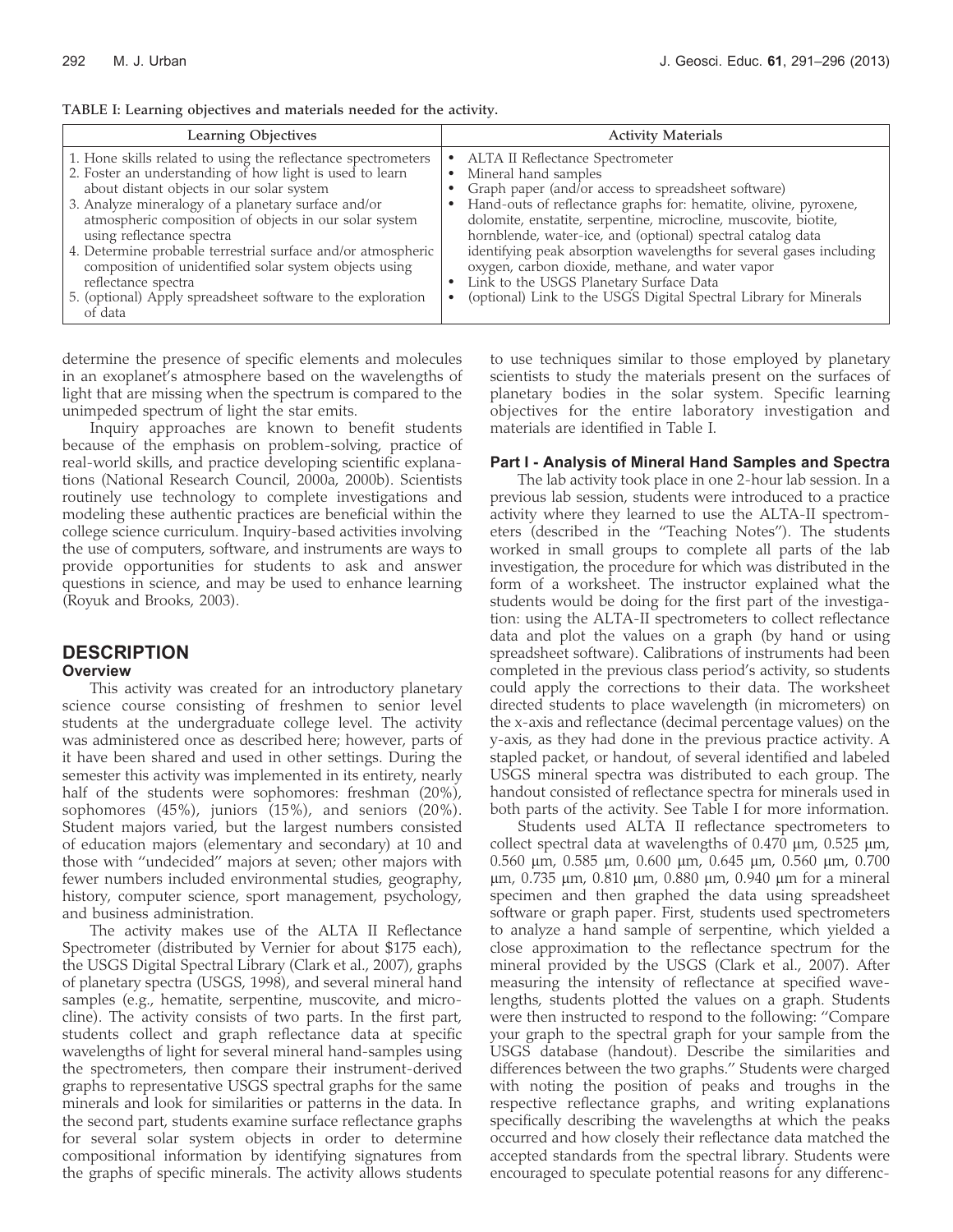

FIGURE 1: ALTA II spectrometer-generated spectrum for the mineral serpentine, compared to a spectrum for the same wavelengths produced from the USGS Digital Spectral Library (Clark et al., 2007).

es. Differences are typically seen in the exact wavelengths and amplitudes of absorption troughs and reflectance peaks.

Next, students were given an ''unknown'' mineral sample (hematite, microcline, or muscovite), asked to identify the sample, and provide a justification for why they selected the specific identity of the mineral. In retrospect, it would have been a good idea to ask students to examine one more known sample before looking at an unknown. Although students received no formal instruction on doing this, most figured out that they needed to graph reflectance data as they had done previously and attempt to match their graph to an equivalent reflectance graph from a handout of USGS mineral spectra. See Fig. 1 for an example. While students were working on this, the instructor walked around the lab posing questions to and guiding students. Some groups of students incorrectly identified minerals, for various reasons. One group of students was looking more at the shape of the reflectance curves rather than the wavelengths of peaks or troughs; the instructor pointed out these discrepancies, engaged students in a dialogue, and ultimately helped them to reevaluate their findings. The focus was not completely on obtaining the ''correct'' answer, but on the process of evaluating the data and justifying the selection. The technique can be used more realistically to

narrow the identity of the sample to a list of possible minerals.

#### Part II - Exploration of Planetary Reflectance Spectra

For the second part of the activity, students were either provided graphs of planetary spectra or used computers to access online, download, and graph reflectance data for wavelengths  $0.3$  to  $4.0 \mu m$  for several of the available and identified planetary objects: Earth's moon, Mars, Saturn's rings, and Jupiter's moon Europa (data from USGS, 1998). It should be noted here that the website from which the data comes discusses some of the answers to the questions and so students may need to be directed to close their browsers once they have generated their graphs. Students familiarized themselves with the reflectance characteristics of the planetary surfaces, atmospheres, and ring systems. For students who chose to download and plot the planetary data, the instructor explained the procedure for copying and pasting the data into the spreadsheet software, and then illustrated the steps necessary to generate the desired graphs. After plotting the reflectance graphs for each planetary object, either by hand or using spreadsheet software, the worksheet directions instructed students to compare their planetary reflectance graphs to the USGS mineral graphs in an attempt to identify and match specific mineral signatures in the planetary reflectance spectra. In some cases students were able to recognize certain mineral names and examine them for possible connections to planetary reflectance graphs. See Fig. 2 for an example. In addition, the worksheet provided specific directions related to each of the graphed objects: (1) Determine what mineral most likely accounts for the notable dips in the spectrum of the Moon at about 1.0 and 2.0  $\mu$ m. Select the single mostlikely mineral. Provide and support a rationale for why you think so by comparing and contrasting the two graphs. (2) Determine what most likely accounts for the notable dip in the spectrum of Mars at about 2.0  $\mu$ m. Select the single most-likely mineral or gas. Provide and support a rationale for why you think so. (3) Determine the most likely composition of Saturn's rings. Provide and support a rationale for why you think so by comparing and contrasting the two graphs. (4) Determine the most likely surface composition of Europa. Provide and support a rationale for why you think so by comparing and contrasting the two graphs. The instructor again walked around the lab interacting with the students and observing their progress. When students were not sure where to begin or what mineral spectra might be likely candidates, the instructor asked questions and made suggestions, usually in the form of directing students to note the peak absorption wavelengths or general trends in the planetary graphs and to seek similar patterns in the provided mineral graphs. For example, a reflectance spectrum might trend upward from left to right, indicating greater reflectance at longer wavelengths and suggesting a rocky-metallic terrestrial surface. If students had incorrectly identified minerals, the instructor recommended they reexamine their data or asked them to explain why they selected a certain mineral. The instructor pointed out weaknesses in their justifications as necessary.

The final portion of Part II involved identifying several unlabeled planetary spectra. Graphs of planetary spectra were already plotted (from USGS, 1998) on the worksheet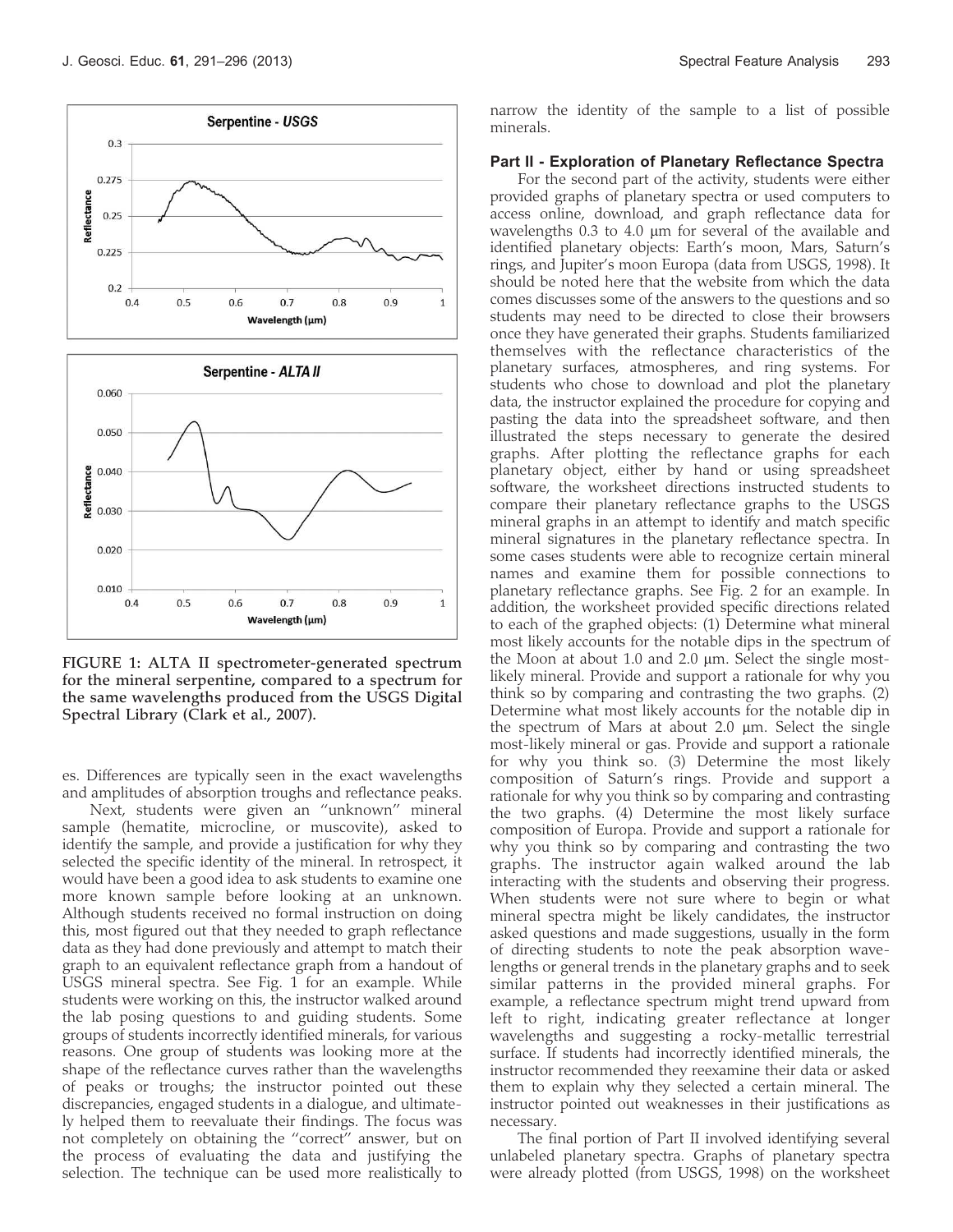

FIGURE 2: The moon's reflectance spectrum (bottom) exhibiting similar absorption bands to the pyroxene end-member enstatite (top) at approximately 0.90 and 1.90 (presence of olivine on the moon causes absorption bands to shift right according to Goettsch et al., 1998). Data for enstatite spectrum from Clark et al., 2007; data for spectrum of Earth's moon from USGS, 1998.

and students needed to select which graph matched the appropriate planetary object: Callisto (one of Jupiter's moons), Jupiter, and Mercury. Again students tried to identify mineral signatures within the planetary reflectance graphs. Students were asked to justify their reasoning (see Fig. 3). Some students struggled with this part. To assist them, the instructor would refer their attention back to previous parts of the activity and the reflectance graphs described therein, specifically asking students if the graphs of the unknown planetary bodies resembled others they had examined. This typically enabled students to correctly identify the terrestrial planet and the ice-covered world; through a process of elimination, they could then identify the third (Jovian planet). The instructor also asked these struggling students why there might be so many absorption bands in the spectrum for the Jovian planet, in an attempt to lead them to consider the extensive atmospheres of these types of worlds. The intended outcome of this part was for students to begin to see distinct differences among the reflectance spectra of rocky terrestrial bodies (e.g., Mercury), ice-covered terrestrial bodies (e.g., Jupiter's moon Callisto), and Jovian planets (e.g., Jupiter).

#### Interpreting the Data

Figure 1 illustrates a crude similarity between the USGS data for the mineral serpentine and the data collected from the ALTA II spectrometer. The USGS serpentine graph has been exaggerated in the vertical direction (y-axis) to more clearly accentuate the similarity between the two curves. In Fig. 2, a similarity is seen in the basic structure of the moon's reflectance curve to the orthopyroxene end-member enstatite. This should not surprise students, since such a large portion of the moon's surface is composed of pyroxene-rich rocks. Figure 3 illustrates the signature of water ice in the rings of Saturn and also on the surface of Jupiter's moon Europa. The presence of water ice explains the highly reflective nature of Saturn's rings, and helps students understand why Saturn's icy rings are visible from Earthbased telescopes whereas Jupiter's more ''rocky'' rings are not.

Atmospheric composition may be examined too. Although not discussed in detail here, the atmospheric composition of a terrestrial planet may also be considered by examining reflectance spectra. For example, the reflectance spectrum of Mars shows a strong absorption band corresponding to carbon dioxide (USGS, 1998). Because Mars has a more substantial atmosphere than some planetary bodies, such as Earth's moon or Mercury, additional absorption bands occur in the reflectance spectrum as reflected light from the planet's surface passes through the atmosphere on its way out. Exoplanets may be studied in planetary science courses as well, and a beneficial time might be after completing this activity, when students understand that atmospheric gases absorb certain wavelengths of light.

#### Assessment of Learning

The activity had only been completely administered once at the time of initial writing. During the revision process, parts of the activity were administered again, in order to refine the explanations used in the activity descriptions. No formal data were collected about the effectiveness of the activity on learning, but three multiple choice exam questions were directly or indirectly related to the reflectance lab investigations. The first asked about the wavelength(s) of light the ALTA spectrometers use to collect data (i.e., visible and infrared). Seventy percent of the testtakers answered correctly. The second question asked about the composition of the rings of Saturn (i.e., water ice), and 86% of test-takers answered correctly; however, this information had been covered in lecture notes as well as in the reflectance lab activity. The third question asked students how diagnostic absorption features in the spectra of asteroids can be used and for what purpose (i.e., identifies asteroid type, identifies minerals). Sixty-four percent of testtakers answered correctly.

The instructor made a number of informal observations while the students completed the activity. The students appeared engaged and on task throughout. Student remarks related to the activity being: (1) fun, (2) interesting, and (3) educational. In the instructor's view, students appeared motivated to learn by using the spectrometers and appeared to enjoy the hands-on nature of the activity. Many of the other lab-like activities in the class involved looking at maps and physical features on planetary bodies, and so were more paper-based. The spectrometer activity was the most hands-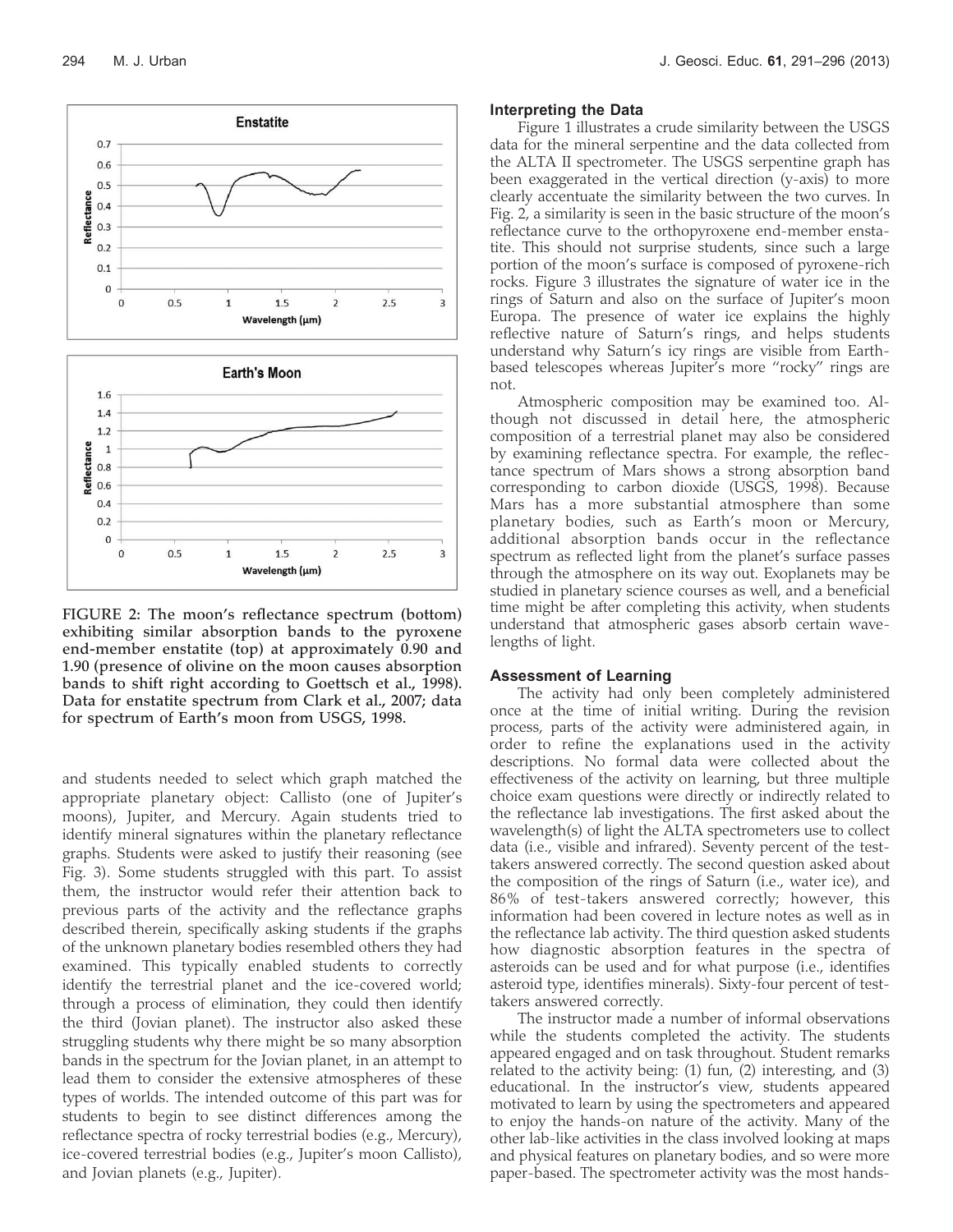





FIGURE 3: The signature (at approximately  $1.5 \mu m$ ,  $2 \mu m$ , 2.8  $\mu$ m) of water ice (data from Clark et al., 2007) is clearly evident in both the spectra for Saturn's rings and Europa (data from USGS, 1998).

on and technology-rich activity completed in the course, which likely contributed to both the motivation and enjoyment of the investigation. Several students had taken geology courses before and appeared to find the activity an interesting extension of ideas related to mineralogy. Discussions with students as they completed the activity revealed that some clearly understood the concepts, primarily the science and science education majors and minors. Others struggled, particularly with identifying and explaining the differences in the reflectance graphs when asked to make comparisons between terrestrial, Jovian, and ice-covered planets. Future implementations of the lab investigation will include at least one more reinforcing or

extension lab activity on another day to provide students additional opportunities for applying what they have learned and practicing their emerging graphing and spectral analysis skills. During the next complete implementation, formal data will be collected to assess the degree of learning occurring about the concepts of spectroscopy.

#### Teaching Notes

Prior to completing this activity, students should be introduced to the ALTA II spectrometers. The author used Treiman's (2000) Lesson 3 from the activity book that accompanied the ALTA II spectrometer to familiarize students with the tool and principles of reflectance. Mineral sample sizes of greater than 2.5 cm x 2.5 cm are needed to cover the sensor on the ALTA-II spectrometers. It is possible to fasten pads around the sensor edges to more easily allow irregularly shaped hand samples to fit up close to the sensor and block out unwanted ambient light.

The USGS Spectral Library provides more than one reflectance spectrum for many of the minerals. In order to ensure student success, the author used a spectrometer to test available mineral hand samples prior to implementing the activity to identify specimens closely matching the USGS reflectance graphs. While not critical for advanced students, finding mineral samples that suitably match USGS graphs is important to avoid frustrating novice learners as they work through this type of activity. An examination of any discrepancies between the ALTA spectrometer graphs and the USGS reflectance graphs could be useful for advanced students.

Instructors should be mindful of the potential for this activity to mislead students into thinking there is only one likely mineral accounting for a reflectance spectrum. For novices, the emphasis in this activity should be on the process and students should be informed of the complexity of this in scientific practice. The activity could be modified to show a range of possible answers leading students to the understanding that additional information is needed to decide among possibilities. In advanced classes, emphasizing how certain mineral assemblages may affect the location of peak absorption wavelengths would be appropriate.

Students were organized into small groups of three or four for this activity. In Part I, the instructor provided handouts of USGS mineral reflectance graphs to the students. However, the activity could be modified for advanced users by referring them directly to the USGS Spectral Library. This would not only enhance their familiarity with the spectral library, but would also facilitate additional skill in using spreadsheet software. Part II of the activity required students to identify patterns in the reflectance spectra of planetary bodies and to match those patterns to specific minerals. Instructors may wish to narrow the number of mineral options students may select from in order to promote success in the activity. The choices of mineral possibilities could be expanded for advanced classes. The reasoning behind students' interpretations should be clearly articulated and errors should be addressed either as an instructor is walking around interacting with students during completion of the activity or in the form of written feedback on returned activity sheets. This activity could be completed in one to two hours of laboratory time. Preparation for this activity was time-consuming for the instructor, but the activity itself was well-received by